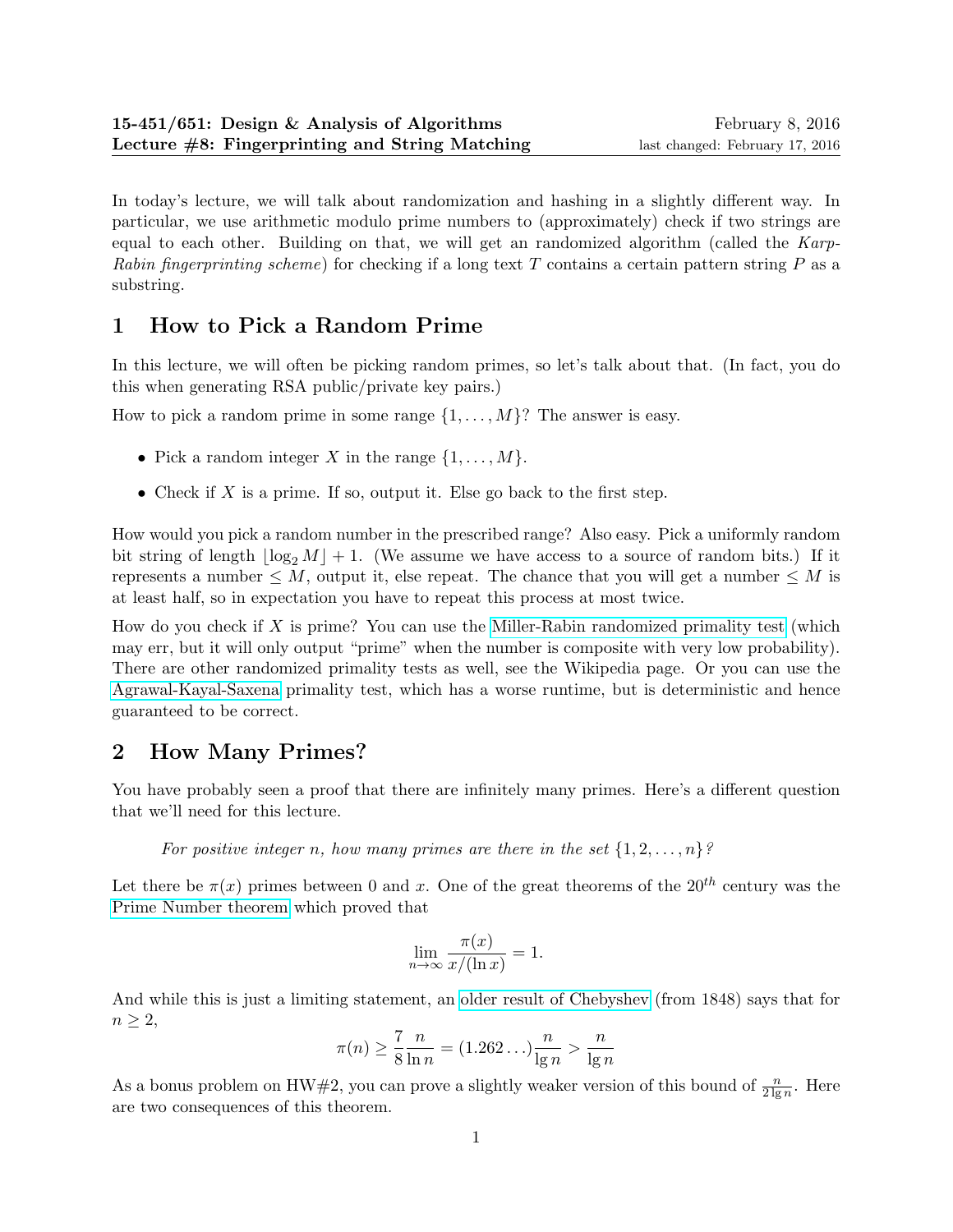- A random integer between 1 and *n* is a prime number with probability at least  $\frac{1}{\lg n}$ .
- If we want at least  $k \geq 4$  primes between [1](#page-1-0) and n, it suffices to have  $n \geq 2k \lg k$ .

The following even tighter set of bounds were proved by Pierre Dusart in 2010. For all  $x \ge 60184$ we have:

$$
\frac{x}{\ln x - 1.1} > \pi(x) > \frac{x}{\ln x - 1}
$$

Because this is a two-sided bound, it allows us to deduce a lower bound on the number of primes in a range. For example, the number of 9-digit prime numbers (i.e. primes in the range  $[10^8, 10^9 - 1]$ ) is

$$
\pi(10^9 - 1) - \pi(10^8 - 1) > \frac{10^9 - 1}{\ln(10^9 - 1) - 1} - \frac{10^8 - 1}{\ln(10^8 - 1) - 1.1} = 44928097.3...
$$

From this we can infer that a randomly generated 9 digit number is prime with probability at least  $0.049920...$  Thus, the random sampling method would take at most 21 iterations in expectation to find a 9-digit prime.

## 3 The String Equality Problem

Here's a simple problem: we're sending a Mars lander. Alice, the captain of the Mars lander, receives an N-bit string x. Bob, back at mission control, receives an N-bit string y. Alice knows nothing about  $y$ , and Bob knows nothing about  $x$ . They want to check if the two strings are the same, i.e., if  $x = y$ . <sup>[2](#page-1-1)</sup>

One way is for Alice to send the entire  $N$ -bit string to Bob. But  $N$  is very large. And communication is super-expensive between the two of them. So sending  $N$  bits will cost a lot. Can Alice and Bob share less communication and check equality?

If they want to be 100% sure that  $x = y$ , then one can show that fewer than N bits of communication between them will not suffice. But suppose we are OK with being correct with probability 0.9999. Formally, we want a way for Alice and Bob to send a message to Bob so that, at the end of the communication:

- If  $x = y$ , then Pr[ Bob says equal ] = 1.
- If  $x \neq y$ , then Pr[ Bob says unequal  $] = 1 \delta$ .

Here's a protocol that does almost that.

- 1. Alice picks a random prime p from the set  $\{1, 2, ..., M\}$  for  $M = [2 \cdot (5N) \cdot \lg(5N)]$ .
- 2. She sends Bob the prime p, and also the value  $h_p(x) := x \mod p$ .
- 3. Bob checks if  $h_p(x) = y \mod p$ . If so, he says equal else he says unequal.

Let's see how this protocol performs.

<span id="page-1-1"></span><span id="page-1-0"></span><sup>&</sup>lt;sup>1</sup>Indeed, we get  $\pi(2k\ln k) \geq \frac{2k\ln k}{\lg(2k\lg k)} \geq \frac{2k\ln k}{\lg 2 + \lg k + \lg\lg k} \geq k$ .

 ${}^{2}E.g.,$  this could be the latest update to the lander firmware, and we want to make pretty sure the file did not get corrupted in transition.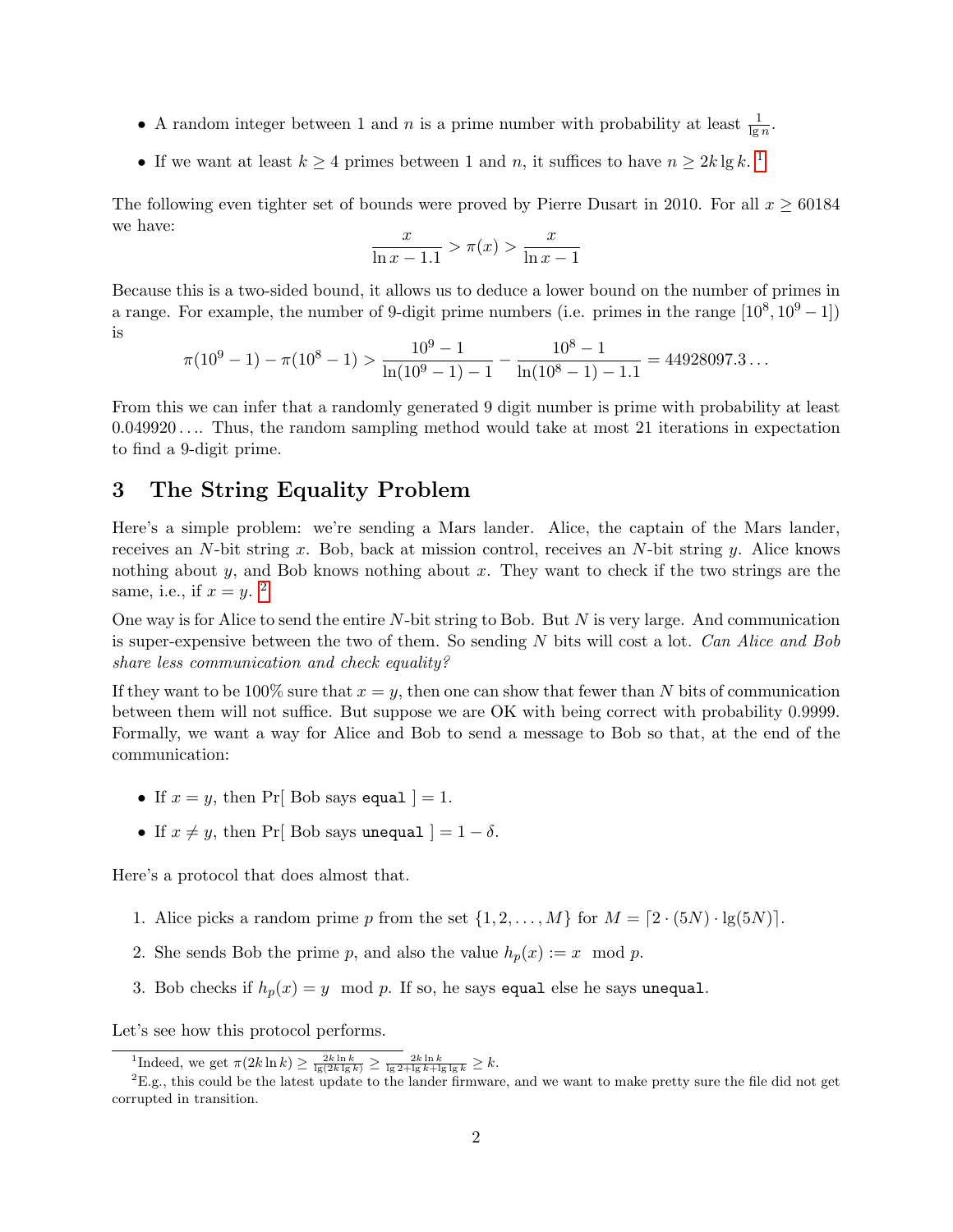**Lemma 1** If  $x = y$ , then Bob always says equal.

**Proof:** Indeed, if  $x = y$ , then x mod  $p = y$  mod p. So Bob's test will always succeed.

**Lemma 2** If  $x \neq y$ , then Pr[ Bob says equal  $| \leq 0.2$ .

**Proof:** Consider x and y and N-bit binary numbers. So  $x, y < 2^N$ . Let  $D = |x - y|$  be their difference. Bob says equal only when x mod  $p = y \mod p$ , or equivalently  $(x - y) = 0 \mod p$ . This means p divides  $D = |x - y|$ . In words, the random prime p we picked happened to be a divider of D. What are the changes of that? Let's do the math.

The difference D is a N-bit integer, so  $D \leq 2^N$ . So D can be written (uniquely) as  $D = p_1 p_2 \cdots p_k$ , each  $p_i$  being a prime, where some of the primes might repeat<sup>[3](#page-2-0)</sup>. Each prime  $p_i \geq 2$ , so  $D =$  $p_1p_2\cdots p_k\geq 2^k$ . Hence  $k\leq N$ . The difference D has at most N divisors. The probability that p is one of them is  $\overline{M}$ 

number of primes in 
$$
\{1, 2, ..., [10N \lg 5N]\}
$$
.

Finally, from the discussion in the previous section, the number of primes in  $\{1, 2, \ldots, \lceil 10N \lg 5N \rceil\}$ is at least 5N. So

$$
Pr[ \text{ Bob says equal and hence } \text{errs } ] \leq \frac{1}{5}.
$$

 $\blacksquare$ 

#### 3.1 Reducing the Error Probability

If you don't like the probability of error being 20%, there're two ways to reduce the probability of error.

**Approach #1:** Have Alice choose a random prime from a larger set. For some integer  $s \geq 1$ , if we choose  $M = 2 \cdot sN \lg(sN)$ , then the arguments above show that the number of primes in  $\{1, \ldots, M\}$ is at least  $sN$ . And hence the probability of error is  $1/s$ . Now choose any s large enough.

**Approach**  $\#2$ **:** Just have Alice repeat this process 10 times independently, with Bob saying equal if and only if all in 10 repetitions, the test passes. The chance that he will make an error (i.e., say equal when  $x \neq y$ ) is only

$$
(1/5)^{10} = \frac{1024}{10^{10}} \le 0.000001.
$$

In general, if we repeat  $R$  times, we get the probability of error is at most

$$
(1/5)^R.
$$

#### 3.2 Why did Alice not just send x over to Bob?

Naïvely, Alice could have sent x over to Bob. That would take  $N$  bits. Now she sends the prime p, and x mod p. That's two numbers at most  $M = 10N \lg 5N$ . The number of bits required for that:  $2 \log M = 2 \log(10N \lg 5N)) = O(\log N)$ .

To put this in perspective, suppose  $x$  and  $y$  were two copies of all of Wikipedia. Say that's about 25 billion characters. Say 8 bits per character, so  $N \approx 2 \cdot 10^{11} \approx 2^{38}$  bits. Whereas our approach, even with repeating things 10 times, sent over  $10 \cdot 2 \log(10N \lg 5N)) \leq 1280$  bits. That's a lot less communication!

<span id="page-2-0"></span><sup>&</sup>lt;sup>3</sup>This unique prime-factorization theorem is known as the [fundamental theorem of arithmetic.](https://en.wikipedia.org/wiki/Fundamental_theorem_of_arithmetic)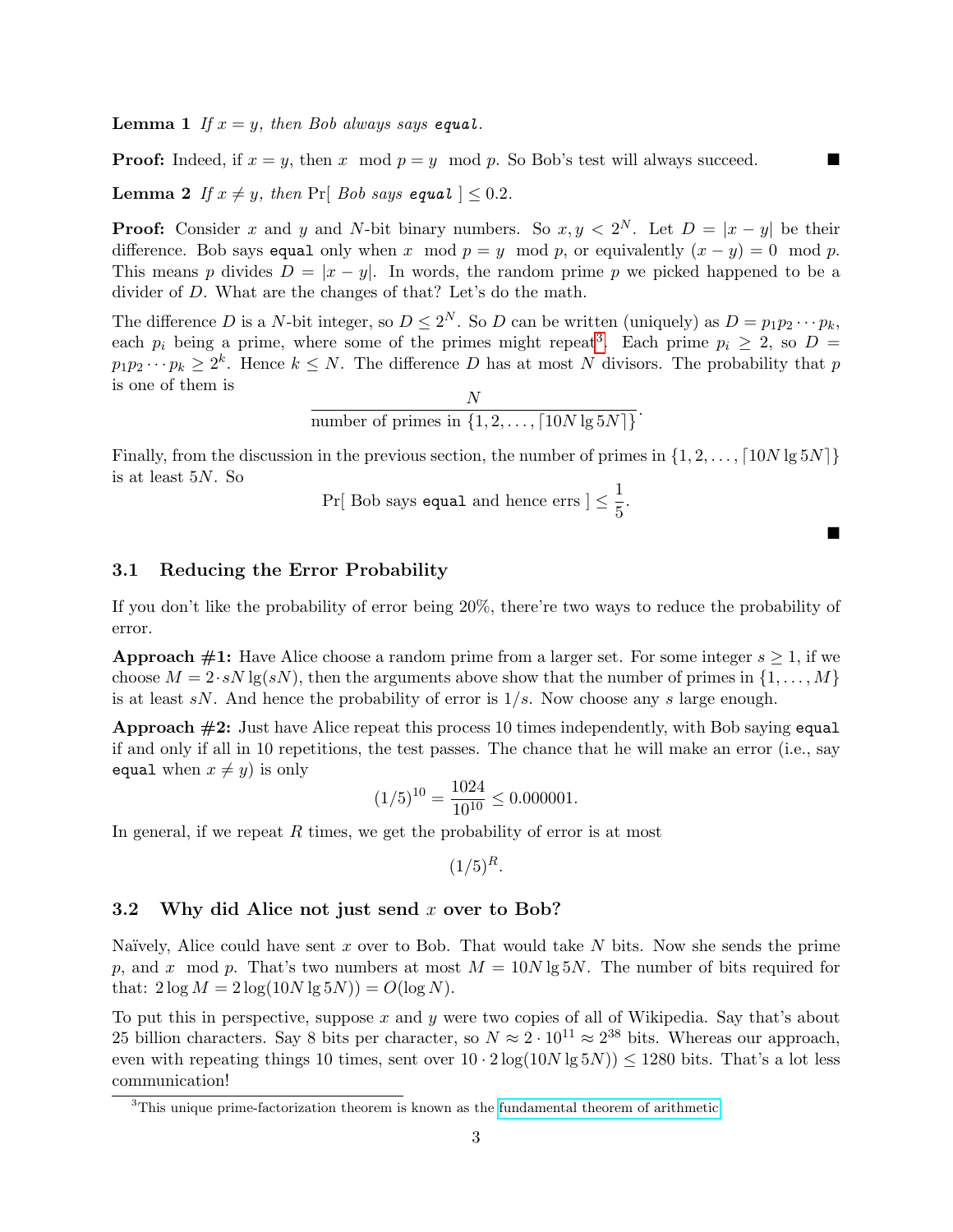## 4 The Karp-Rabin Algorithm (a.k.a. the "Fingerprint" Method)

Let's use this idea to solve a different problem. In the *string matching* problem, we are given

- A text  $T$ , of length  $m$ .
- A pattern  $P$ , of length  $n$ .

The goal is to output all the occurrences of the pattern P inside the text T. E.g., if  $T =$ abracadabra and  $P =$  ab then the output should be  $\{0, 7\}$ .

There are many ways to solve this problem, but today we will use randomization to solve this problem. This solution is due to Karp and Rabin.[4](#page-3-0) The idea is smart but simple, elegant and effective—like in many great algorithms.

#### <span id="page-3-1"></span>4.1 The Karp-Rabin Idea

Think about the hash function  $h_p(x) = x \mod p$ , for  $x \in \{0,1\}^n$ . Now look at the string x' obtained by dropping the leftmost bit of x, and adding a bit to the right end. E.g., if  $x = 0011001$ then x' might be 0110010 or 0110011. If I told you  $h_p(x) = z$ , can you compute  $h_p(x')$  fast?

Suppose  $x'_{lb}$  is the lowest-order bit of  $x'$ , and  $x_{hb}$  be the highest order bit of x. Then

value of 
$$
x' = 2
$$
(value of  $x - x_{hb} \cdot 2^{n-1}$ ) +  $x'_{lb}$ 

Remember that  $h_p(a + b) = (h_p(a) + h_p(b)) \mod p$ , and  $h_p(2a) = 2h_p(a) \mod p$ . So

$$
h_p(x') = (2h_p(x) - x_{hb} \cdot h_p(2^n) + x'_{lb}) \mod p.
$$

That's two function computations to compute  $h_p(x)$  and  $h_p(2^n)$ , three arithmetic operations modulo p, and one more residue modulo p.

#### 4.2 How to use this idea for String Matching

To keep things short, let  $T_{a...b}$  denote the string from the  $a^{th}$  to the  $b^{th}$  positions of T, inclusive. So the string matching problem is: output all the locations  $a \in \{0, 1, \ldots, m - n\}$  such that

$$
T_{a\ldots a+(n-1)} = P.
$$

Here's the algorithm:

- 1. Pick a random prime p in the range  $\{1, \ldots, M\}$  for a  $M = \lceil 2sn \lg(sn) \rceil$  for a value of s we'll choose later.
- 2. Compute  $h_p(P)$  and  $h_p(2^n)$ , and store these results.
- 3. Compute  $h_p(T_{0...n-1})$ , and check if it equals  $h_p(P)$ . If so, output match at location 0.

<span id="page-3-0"></span><sup>4</sup>Again, familiar names. Dick Karp is a professor of computer science at Berkeley, and won the Turing award in 1985. Among other things, he developed two of the max-flow algorithms you saw, and his 1972 paper showed that many natural algorithmic problems were NP complete. Michael Rabin is professor at Harvard; he won the Turing award in 1976 (jointly with CMU's Dana Scott). You may know him from the popular Miller-Rabin randomized primality test (the Miller there is our own Gary Miller); he's responsible for many algorithms in cryptography.